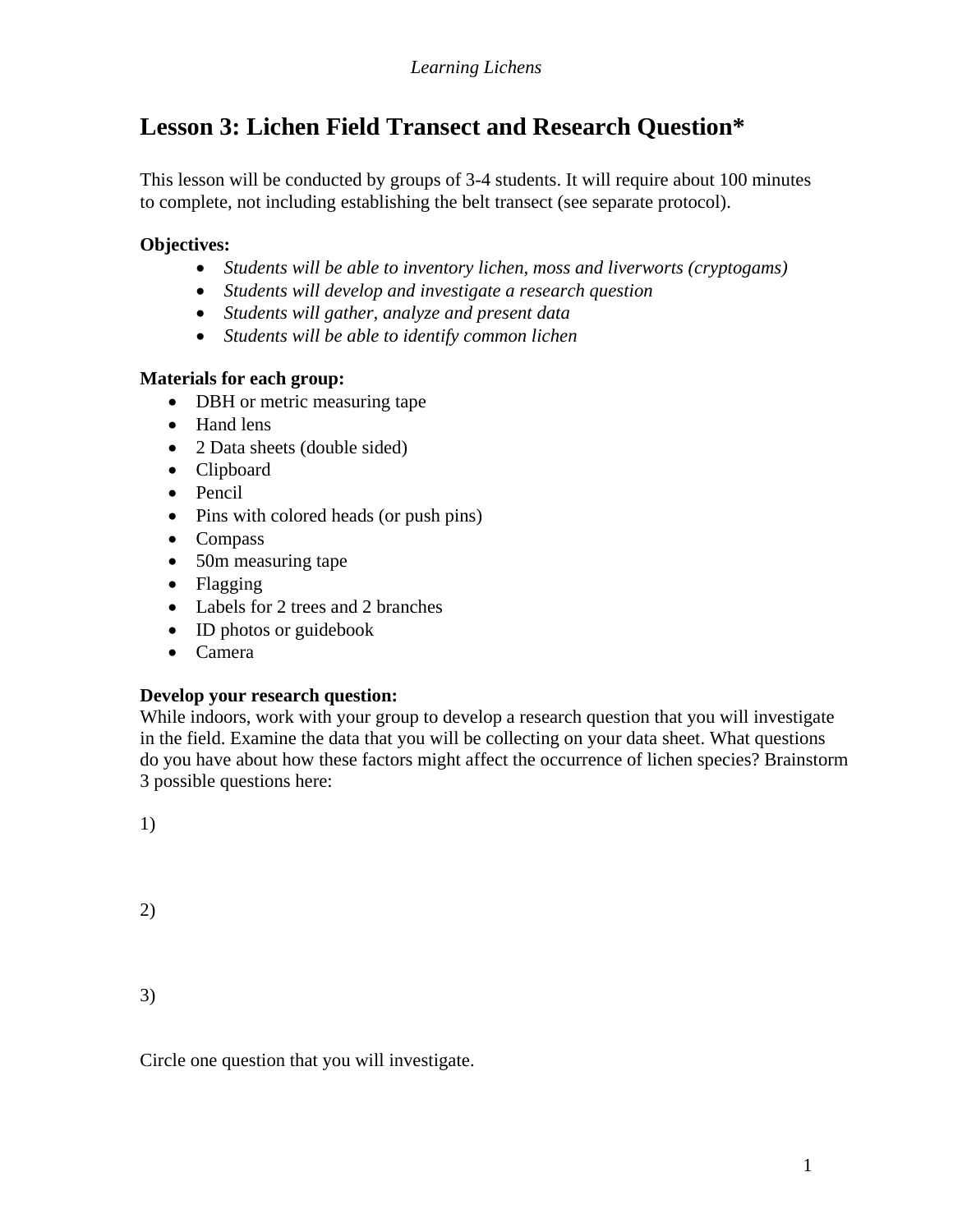#### *Learning Lichens*

#### **Sample Field Procedure**

*(Note: Procedure may be altered by students who develop their own experiment.)* With your group of 3-4 students, sign out your materials. Each group will be assigned a belt transect 10-15 meters wide and 25-50 meters long. Within this area, you will monitor 2 trees of 10-30 cm DBH (see below) and 2 fallen branches of at least 3 cm in diameter. Select two different species of tree if possible. You will monitor the lichen (and moss or liverworts if desired) on your upper and lower tree transects.

- 1. Flag 2 trees that you want to monitor to answer your research question.
- 2. Using the diameter tape, measure the DBH, diameter at breast height, for the tree you are going to monitor and record on data sheet. DBH is measured at 1.37m (4.5 ft.) above ground level. (Note: diameter tape has one side that converts the circumference that you measure into diameter. If you do not have a diameter tape, measure the circumference and convert. (diameter = circumference/ $\pi$ )
- 3. Upper Tree Transect. Continuing to hold the tape around the tree at DBH, wherever you see a lichen growing exactly at a cm mark along the tape, take a pin and carefully push one pin into the tree at that centimeter mark (0 cm, 1 cm, 2 cm etc.) around the upper edge of the diameter tape, until you have placed a pin at every cm interval with a cryptogam all the way around the tree.
- 4. On your data sheet, record the number of lichen/moss/liverwort "hits" for this tree transect. You have a hit if the pin is pushed into a lichen. Use your lichen identification photos to identify the species that are hit. Record the species names and the number of occurrences for a particular species on your data sheet.
- 5. Photograph the lichens that you hit if you cannot identify them in the field. Include in the photo the diameter tape and a small card with the tree number on it. You can refer to the photos and guidebooks indoors to assist you with difficult identifications.
- 6. Now you can remove the tape and pins. BE CAREFUL NOT TO DROP THE PINS!
- 7. Lower Tree Transect. Now, move the diameter tape down to a level that is .5m above ground level around the tree. Measure and record the DBH at this .5m level, but leave the tape in place, holding it snugly against the tree. Repeat steps 3-6 for the lower transect.
- 8. Repeat steps 3-6 for the next tree and 2 branches that you will monitor. For the branches, measure along the length of the branch instead of the diameter.
- 9. Record the other site information on your data sheet.
	- location
	- date
	- tree species
- Investigators
- tree or branch
- distance from origin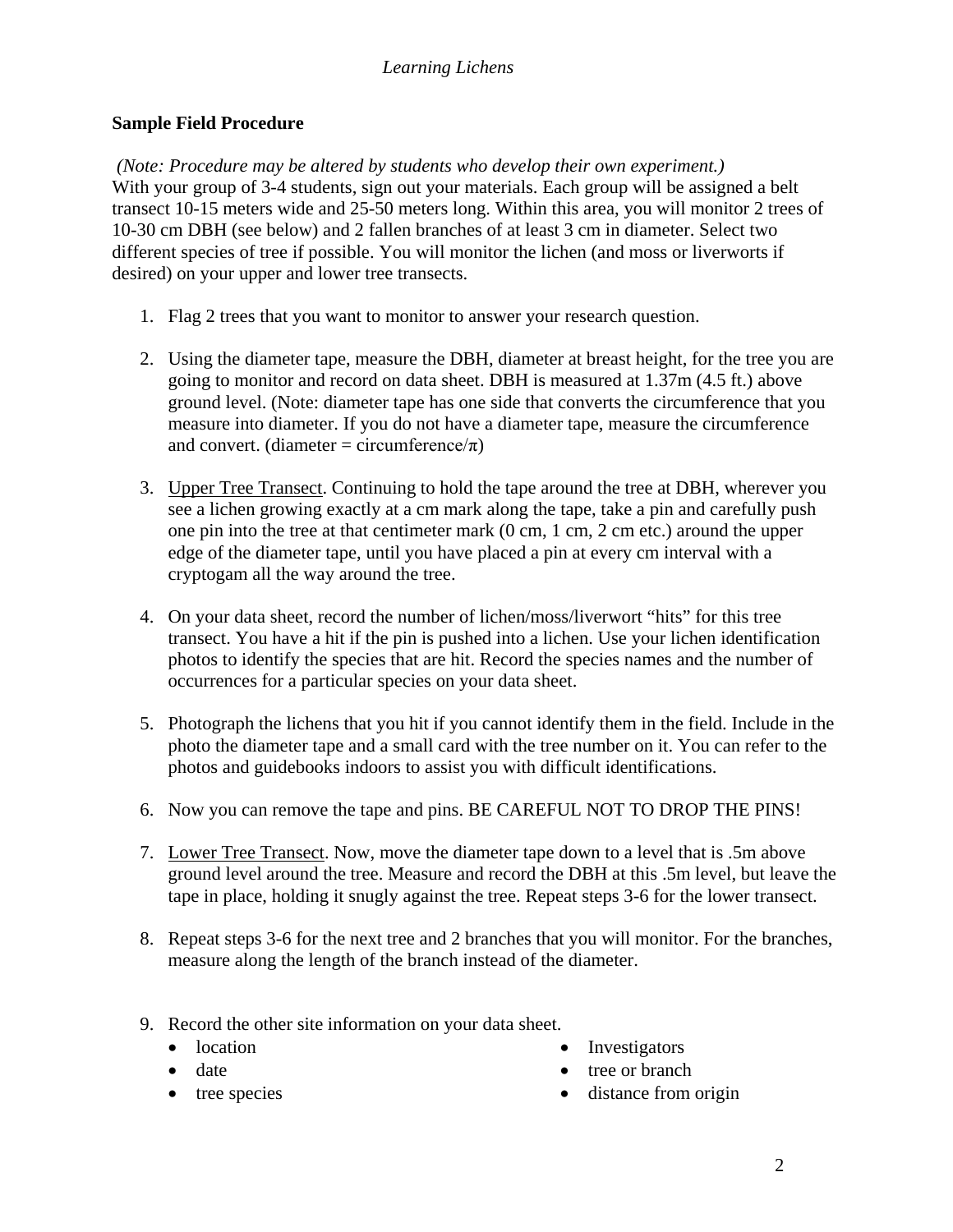- 10. Using the 50m tape, measure and record the distance of your tree or branch from the start of the transect (origin) along the transect bearing.
- 11. Double check to make sure that you have completed your data sheet.

#### **Back inside**

12. Why might it be important to measure the location of the tree in the belt transect? Consider air pollution impacts, "edge effects or height effects."

- 13. Confirm your identifications using the Hinds keys and resources in the classroom. How many different species did you identify?  $#$  of lichen sp.  $#$  of moss sp.  $#$  of liverwort species
- 14. Analyze your data. Do you notice any patterns in the species location or abundance (# of individual lichens belonging to a species)? For example, did you get more "hits" on the upper or lower tree transects. Were the species different? Were there differences between the trees and branches? Explain.

15. Refer back to the research question that you posed. Examine the data that you have collected relating to this question. Write up your findings in lab report format including your question or hypothesis, procedure, typed data table, graph of results, analysis and conclusion. Present your findings to the class.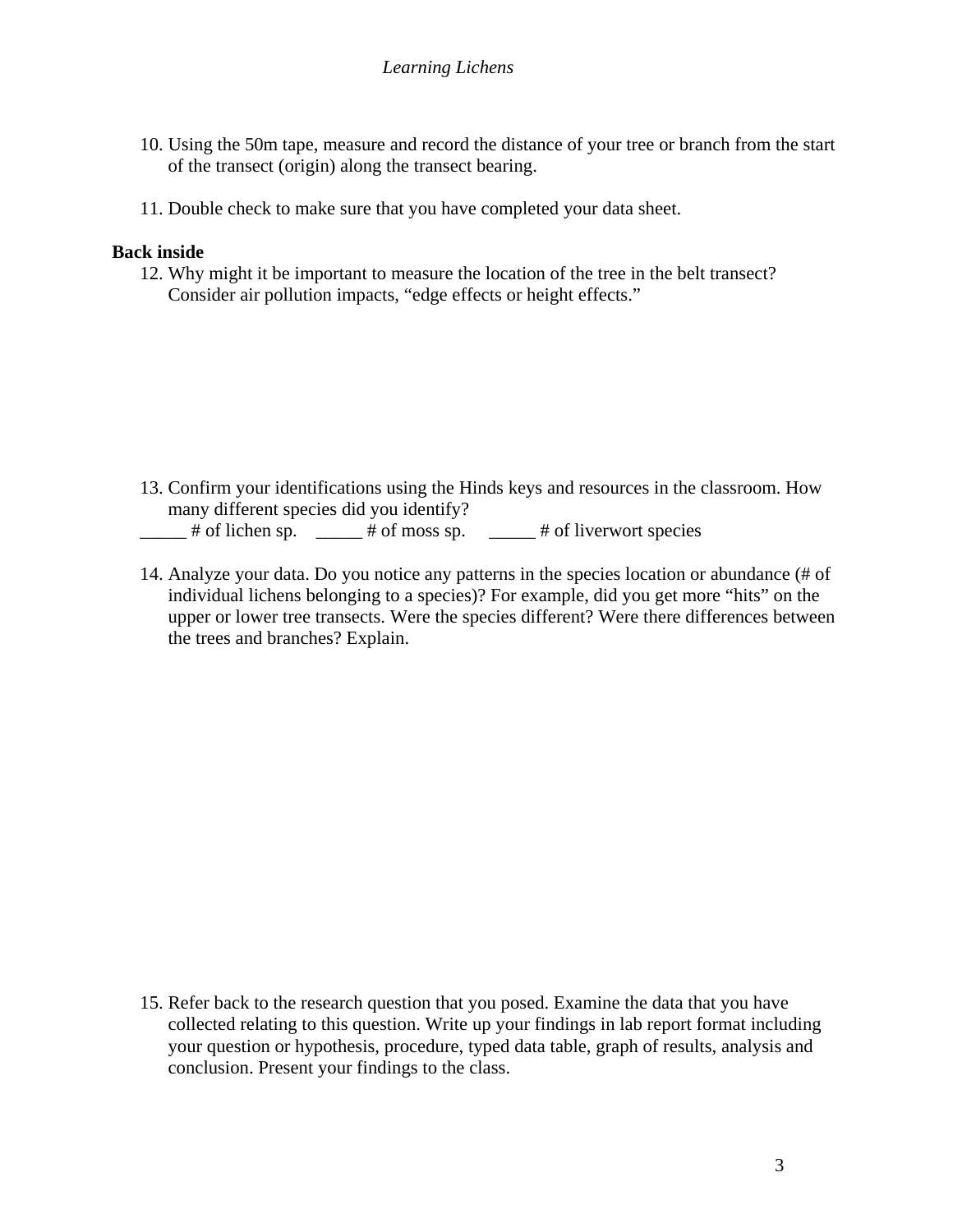#### *Learning Lichens*

16. Summarize the findings of the other groups in your class:

Group 1

Group 2

Group 3

Group 4

Group 5

16. Reflection: What did you learn from this experience? What would you do differently next time?

**\***Sampling protocol adapted with permission from "Air pollution and epiphyte monitoring in Steward Park, Ithaca, NY" by Natalie Cleavitt, Cornell University.

**Resource for Lichen Identification:** Hinds, James W. and Hinds, Patricia L. The Macrolichens of New England, The New York Botanical Garden Press, 2007.